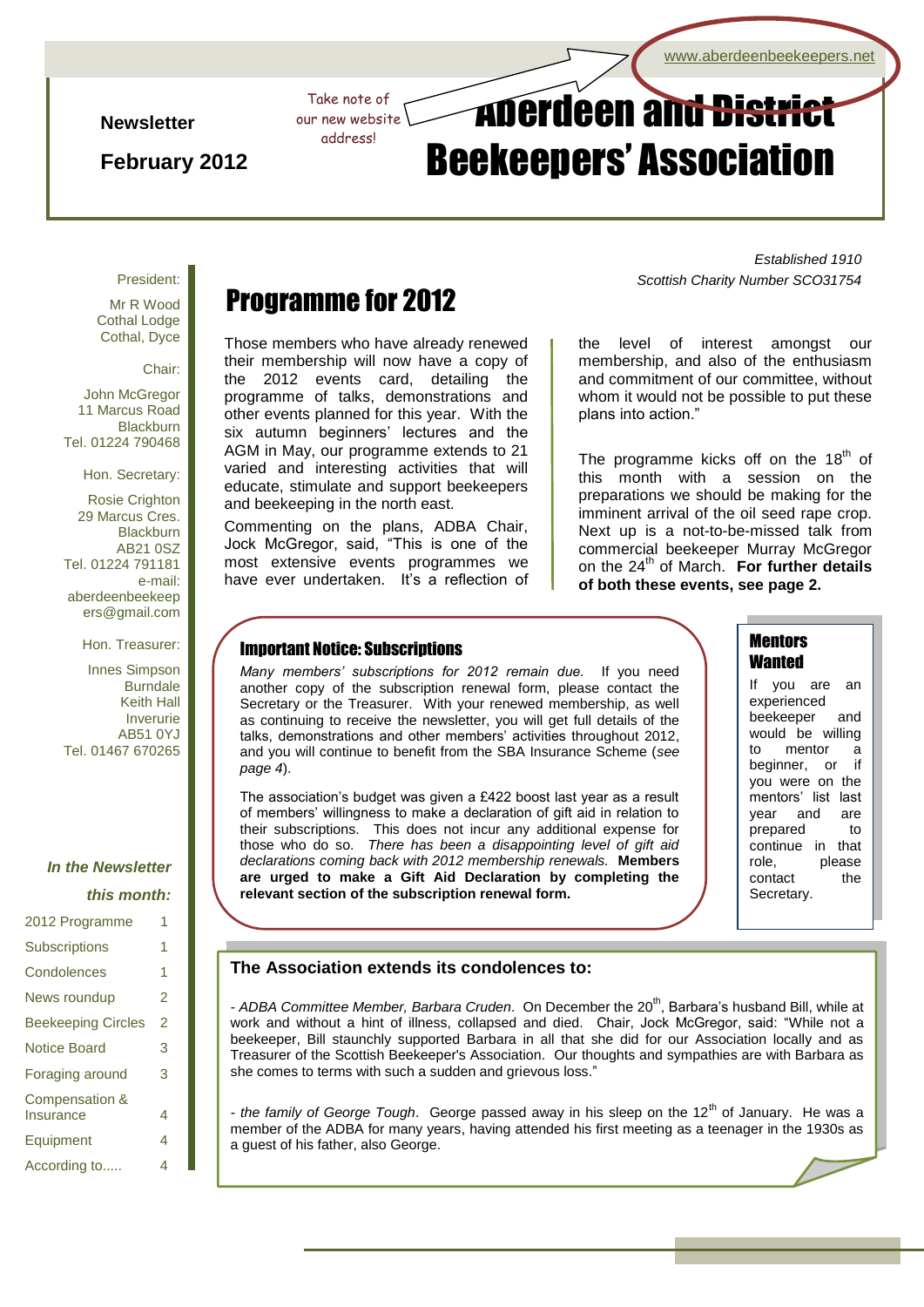# Page 2 of 4 ADBA Newsletter



## News Roundup

- $\triangleright$  We are very pleased to announce that member Louise Forbes has volunteered to take on the role of **Honorary Treasurer**. Current treasurer, Innes Simpson, will support Louise in the run up to a formal handover of responsibilities at the AGM in May.
- The Aberdeen and District Beekeepers' Association and the Moray Beekeepers' Association are planning a joint **auction of beekeeping equipment**. This is scheduled to be held at Bucbarn Farm, Huntly, AB45 4PU, on Saturday 5 May. Keep an eye on the newsletter for more information, and in the meantime, start looking out those unwanted items of equipment that you can turn into cash!
- Please note that our **website address** has changed to: [www.aberdeenbeekeepers.net](http://www.aberdeenbeekeepers.net/)
- **Our AGM** will be held at Craibstone on Saturday 26 May 2012 at 3pm. Immediately prior to this, at 1.30pm, there will be a general inspection of the association apiary as part of our programme of members' events.
- Some new members have expressed a wish to occasionally **visit the association apiary** to observe bee activity. This would be possible in the company of an appropriate mentor. Anyone wishing to do so should contact the Chair or the Secretary (*see front page for contact details*).
- The highly regarded *Journal of ApiProduct and ApiMedical Science* has been incorporated into the International Bee Research Association's flagship *Journal of Apicultural Research*. The International Bee Research Association ("IBRA") is the world's longest established apicultural research publisher and promotes the value of bees by providing information on bee science, bee conservation and beekeeping worldwide. Se[e http://www.ibra.org.uk/categories/jar](http://www.ibra.org.uk/categories/jar)
- If anyone experiences any sort of adverse reaction when handling Apistan or Apiguard, please advise the Secretary, who will submit an adverse incident form and send it to the company.
- ADBA members are encouraged to consider the **qualifications** in beekeeping provided by the Scottish Beekeepers' Association. Applications for the **Basic Beemaster examination** must be sent to the SBA's Education Convener, Ian Craig, by 14 April 2012, enclosing a fee of £15. Ian's address is: 30 Burnside Avenue, Brookfield, Johnstone, Renfrewshire, PA5 8UT. More information, along with the syllabus for this and other SBA examinations can be downloaded from: [www.scottishbeekeepers.org.uk](http://www.scottishbeekeepers.org.uk/)  Application forms can also be obtained by contacting our Secretary (*see front page for contact details*).

# Beekeeping Circles

If you would like to join an existing beekeeping circle in the following areas, contact -

Helen Anderson, based in **Inverurie**, on 01467 620750, e-mail: [sh.and@gmx.com](mailto:sh.and@gmx.com) Graham Torrie, based in **Torphins**, on 013398 82038, e-mail[: grahamtorrie002@btinternet.com](mailto:grahamtorrie002@btinternet.com)

*The initiative relies on individual members volunteering to compile and share (with permission) a list of names and contact numbers of other beekeepers in their local area, then to take things forward as the members of the circle deem fit. If you would be prepared to co-ordinate a beekeeping circle in your own area, please contact Graham Torrie.*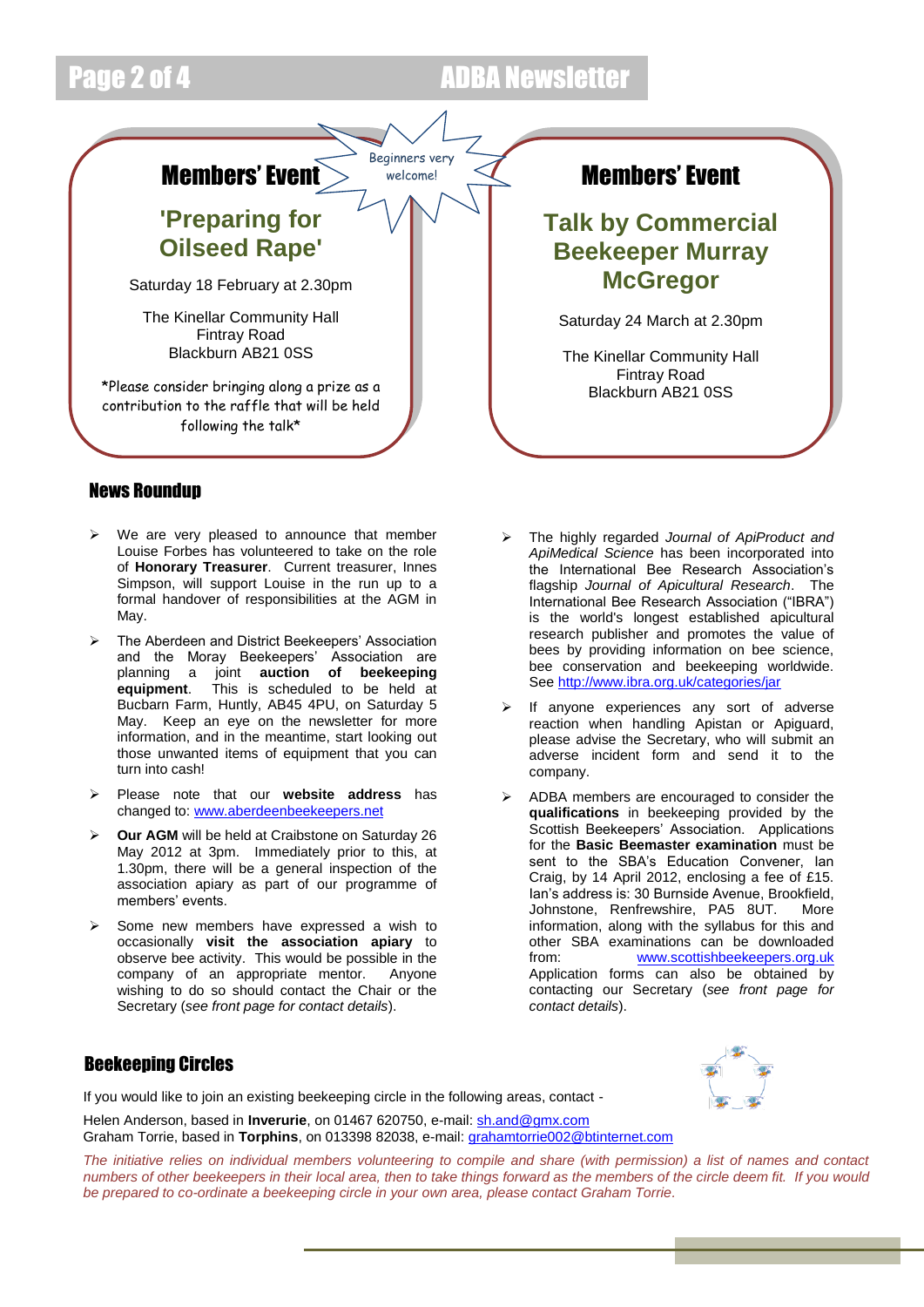

# Notice Board



Jock McGregor is the local agent for Thorne Beekeeping Equipment. Contact him on 01224 790468 or e-mail: [AberdeenBeeSupplies@hotmail.com](mailto:AberdeenBeeSupplies@hotmail.com)

## Beekeeping Equipment for Sale

National and modified National hives, supers, deeps etc, sloping hive stands, queen excluders, crown boards, travel box, observation hive, mobile nuc/observation hive, feeders, nucleus hives, pollen traps, frame showcases, and a large (heavy) heather honey press.

Call Willie Taylor on 01569 740375 e-mail: [williebee@btinternet.com](mailto:williebee@btinternet.com)

Sandy Watson has **bees for sale**. Contact Sandy on 01224 868370

**9-frame radial extractor** (electric) – FOR HIRE £10 per hire period

**Steam wax melter** – available ON LOAN £10 deposit

Both items available from: Jock McGregor, 11 Marcus Road,

**Beekeeper required** (preferably, but not necessarily, medicing in malcus in experienced) to take on the management of a colony of bees in **Blackburn.** Tel. 01224 790468 the Drumoak area.

The owner has insufficient time to look after the bees, and would be happy to have someone take over on-site ownership of two brand new cedar national hives on stands, with WBC type roofs. Each hive comprises a brood box and two supers, all complete with frames and foundation. The current owner asks only the occasional jar of honey in return.

Anyone interested should contact the Secretary for more information (*see page 1 for contact details*).





**celebrates its centenary in 2012.** The main celebration will take place on 15th & 16th September 2012 at the Stirling Management Centre, University of Stirling. Over the two days, there will be a series of lectures by Prof Robert Paxton, Prof Robert Pickard, and Dan Basterfield NDB. Accompanying the lectures will be trade stands, local associations' displays, workshops, demonstrations and beekeeping exhibits. The highlight of the celebration will be a centenary dinner and ceilidh. Tickets go on sale in Spring 2012.

**The Scottish Beekeepers Association** 

## Guard Bees?

This story attracted much coverage in the media, including the BBC and the Daily Mail. Apparently, in a search for sustainable ways to protect an old mill at Greenfield Valley Heritage Park, near Holywell, Flintshire, someone has come up with the idea of using bees to deter people from going into the protected buildings. Park manager Chris Wright said it would be difficult to deter people determined to get into buildings on the free access public site, making the idea to use bees "seem sensible".

However, Barbara Chick, publicity officer for the Welsh Beekeepers' Association pointed out that there may be health and safety issues if someone was stung and said she would not agree to the use of bees as a security measure.

The story can be found at[: http://www.bbc.co.uk/news/uk-wales-north-east-wales-16645223](http://www.bbc.co.uk/news/uk-wales-north-east-wales-16645223)